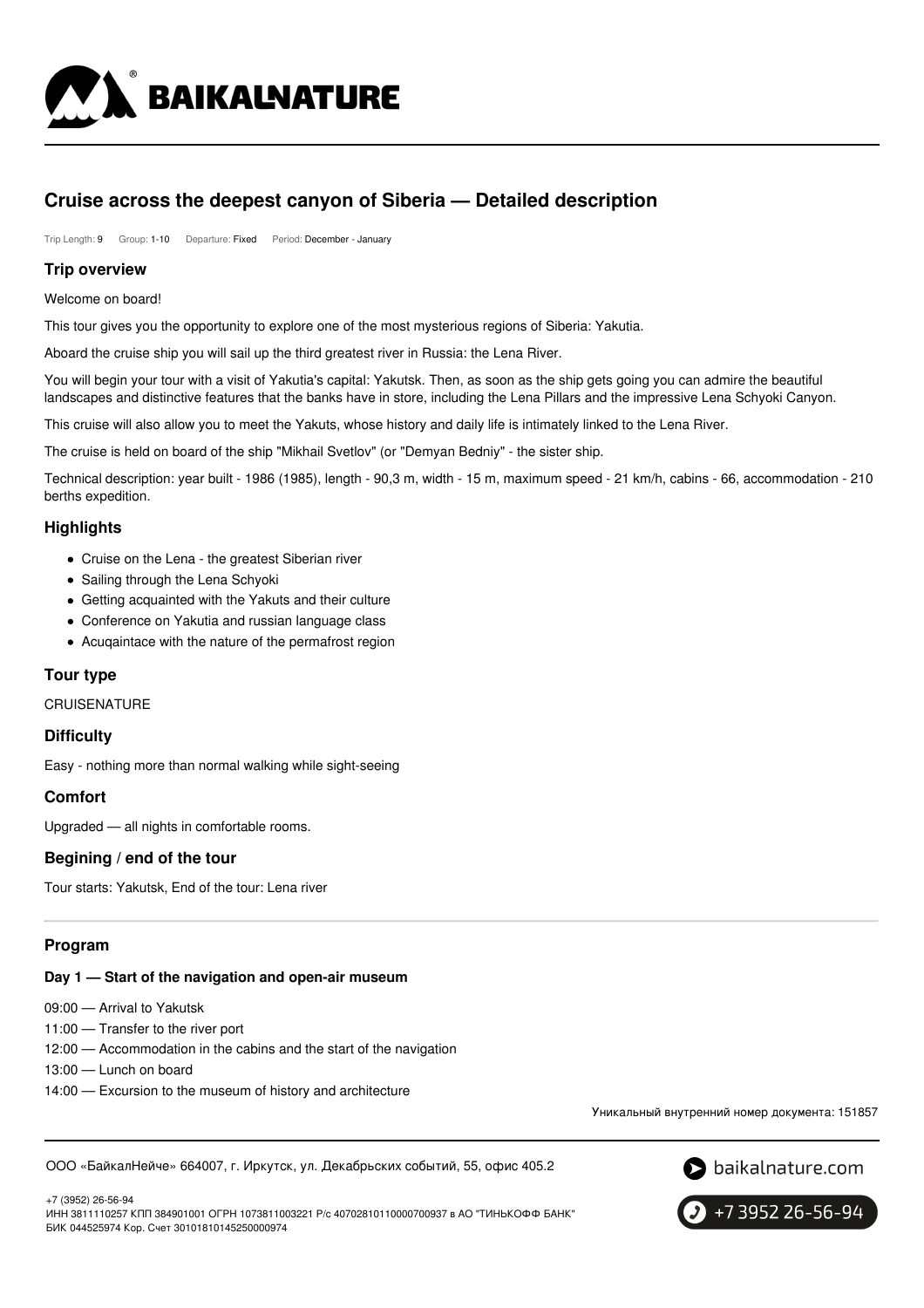

#### 19:00 — Dinner

#### Overnight on board

Hotels: Accommodation in the twin cabin, Mikhail Svetlov, Twin cabin Comfort: Comfortable accommodation, WC and shower on the floor

#### **Day 2 — Great rocks - Lena Pillars**

#### 09:00 — Breakfast

- 11:00 Lena Pillars national park
- 13:00 Lunch during the excursion
- 14:00 Continuation of the excursion
- 19:00 Dinner

#### Overnight on board

Hotels: Accommodation in the twin cabin, Mikhail Svetlov, Twin cabin Comfort: Comfortable accommodation, WC and shower on the floor

#### **Day 3 — Naviagation near the Dapparai**

- 09:00 Breakfast
- 11:00 Navigation to the Dapparai river
- 13:00 Lunch
- 15:00 Free time
- 19:00 Dinner
	- Overnight on boarf

Hotels: Accommodation in the twin cabin, Mikhail Svetlov, Twin cabin Comfort: Comfortable accommodation, WC and shower on the floor

#### **Day 4 — Visit of exile place**

- 09:00 Breakfast
- 10:00 Visit of Ancient Olyokminsk
- 13:00 Lunch
- 15:00 Continuation of the excursion
- 19:00 Dinner

Overnight on board

Hotels: Accommodation in the twin cabin, Mikhail Svetlov, Twin cabin Comfort: Comfortable accommodation, WC and shower on the floor

#### **Day 5 — Acquaintance with people of Yakutia**

- 09:00 Breakfast
- 11:00 Station near the Dapparai village
- 13:00 Lunch
- 15:00 Walking along the shore
- 19:00 Dinner

#### Obernight on board

Hotels: Accommodation in the twin cabin, Mikhail Svetlov, Twin cabin Comfort: Comfortable accommodation, WC and shower on the floor

#### **Day 6 — Vitim village**

09:00 — Breakfast

Уникальный внутренний номер документа: 151857

ООО «БайкалНейче» 664007, г. Иркутск, ул. Декабрьских событий, 55, офис 405.2



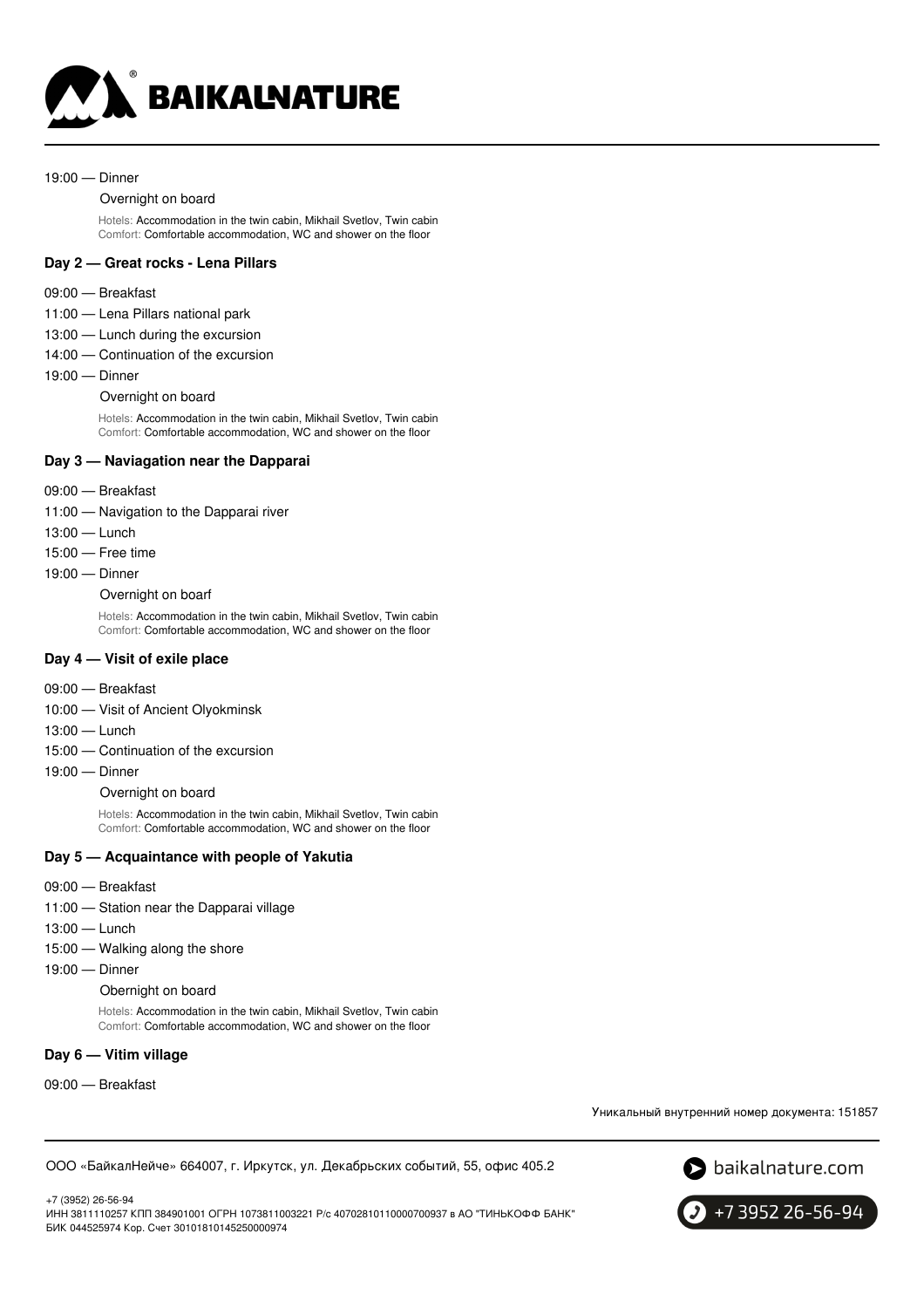

#### 10:00 — Stop near the Vitim village

13:00 — Lunch on board

14:00 — Walking excursion

19:00 — Dinner

#### Overnight on board

Hotels: Accommodation in the twin cabin, Mikhail Svetlov, Twin cabin Comfort: Comfortable accommodation, WC and shower on the floor

#### **Day 7 — Lena Schyoki canyon**

#### 09:00 — Breakfast

- 11:00 Visit of Lena Schyoki canyon
- 13:00 Lunch
- 14:00 Continuation of the excursion
- 19:00 Dinner

Overnight on board

Hotels: Accommodation in the twin cabin, Mikhail Svetlov, Twin cabin Comfort: Comfortable accommodation, WC and shower on the floor

#### **Day 8 — Discovery of Lensk**

- 09:00 Breakfast
- 10:00 Lensk city-tour
- 13:00 Lunch during the excursion
- 15:00 Continuation of the excursion
- 19:00 Dinner
	- Overnight on board

Hotels: Accommodation in the twin cabin, Mikhail Svetlov, Twin cabin Comfort: Comfortable accommodation, WC and shower on the floor

### **Day 9 — Discovery of the Mirnyi city**

- 08:00 Bus tour to Mirnyi city (to pay on site) (Not included)
- 09:00 Breakfast on board
- 10:00 Transfer to the town
	- Overnight on board (Not included)

### **Departures**

| <b>Start</b><br>End |            | Basic price per person |
|---------------------|------------|------------------------|
| 07.09.2020          | 15.09.2020 | 1960.00 EUR            |

#### **Note**

The price is for one person and includes accommodation in a twin cabin. The price is fixed in euros. Single supplement - 500 euros. After the cruise, we can help you with the booking of the supplement services: - accommodation in the hotel "Zarnotsa" of the Mirny town ; - flight Mirny - Yakutsk or Mirny - Moscow. Don't hesitate to contact us for all details. Everyday lectures about Yakutia, the Russian language classes and movie demonstration are offered. Thematic entertaining program in the musical saloon will be available in the evening.

### **What's included**

Уникальный внутренний номер документа: 151857

ООО «БайкалНейче» 664007, г. Иркутск, ул. Декабрьских событий, 55, офис 405.2



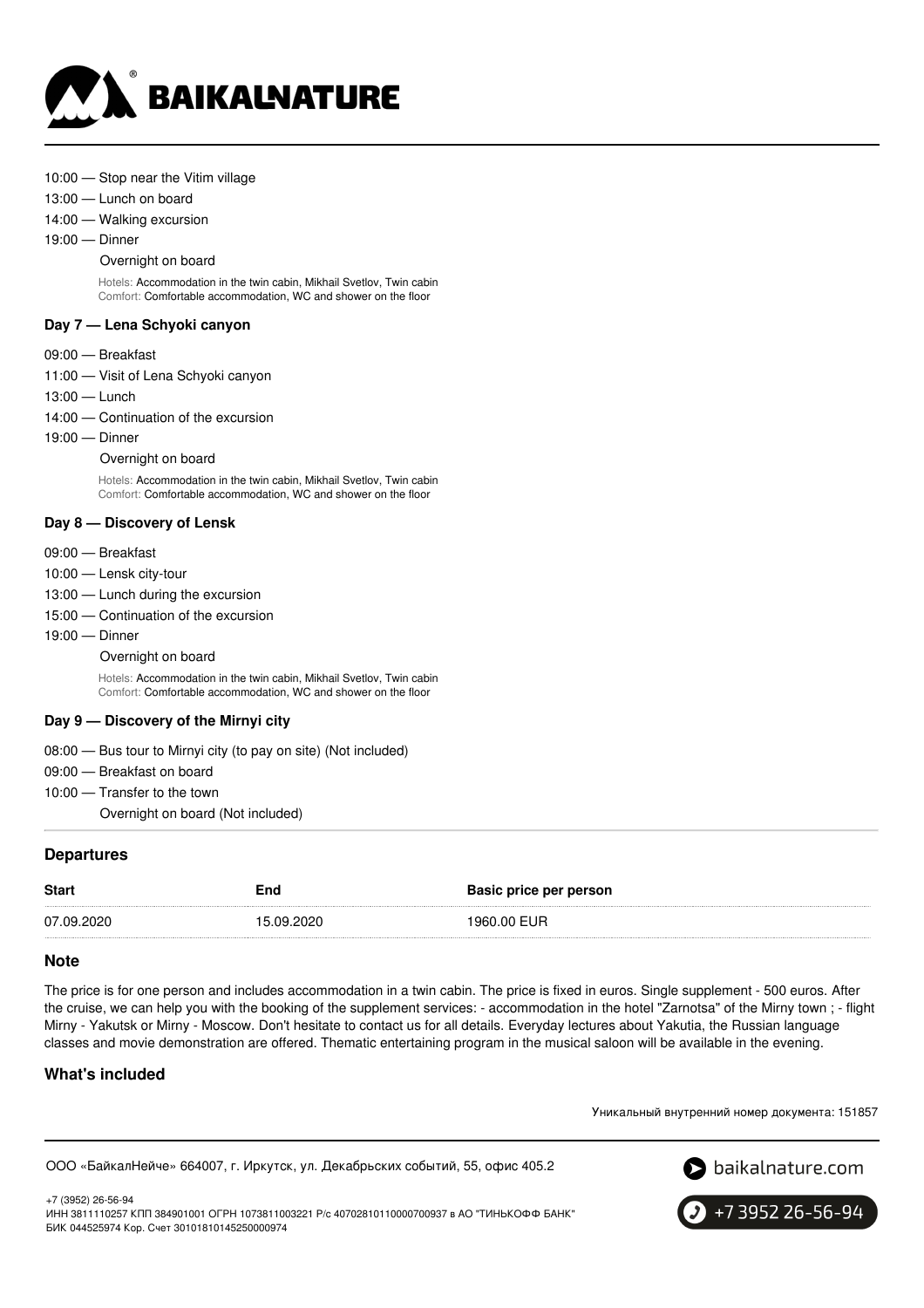

#### **Price includes**

- English-speaking guide services
- Accommodation as per itinerary
- Meals
- Medical insurance
- Excursions and visits as per itinerary
- Reserves and national parks entrance permissions
- Transfer from airport / railway station on first day
- Transfer to airport / railway station on last day
- Letter of invitation
- Meals according to the program

### **Recommended checklist**

#### **Sunglasses**

Raincoat or wind and waterproof shell jacket (with hood !) Universal AC power outlet **Shorts** T-shirts Cap or hat to protect against sun Sunscreen for skin and lips Slippers Fleece jacket or warm sweater Swimsuit Important travel documents: Passport and visa, original or electronic airplane tickets (with a sets of photocopies kept separately), bank card **Binoculars** Laundry detergent to wash your clothes **About the boat**

### **Mikhail Svetlov Cruise Ship**

Cruise liner "Mikhail Svetlov" was built at Austrian shipyard in Korneuburg. The liner took its name after talented Rusian poet Mikhail Svetlov.

Mrs. Kristine Wranitzky, the wife of ex-chanchellor of Austria, is the godmother of the liner.

The ship was put into operation in April 1986.

Specifications :

- $\bullet$  length : 90,3 m,
- $\bullet$  breadth : 15 m,
- $\bullet$  draft : 1,6 m,
- cruising speed : 21,5 km/h,
- $\bullet$  engine capacity : 1380 h/p.

Cabins :

- 22 four berth cabins,
- 33 standard two berth cabins,
- 8 first class two berth cabins,
- 6 one berth cabins
- 2 cabins Deluxe.

All cabins equipped with comfortable furniture, air-conditioner, shower-box, lavatory. The first-aid post, reception, sauna, ironing room, kiosk

Уникальный внутренний номер документа: 151857

ООО «БайкалНейче» 664007, г. Иркутск, ул. Декабрьских событий, 55, офис 405.2



+7 3952 26-56-94

+7 (3952) 26-56-94



**Price does not include**

- Administrative registration
- Personal expenses and tips
- Visa fees and travel insurance
- **Airline tickets**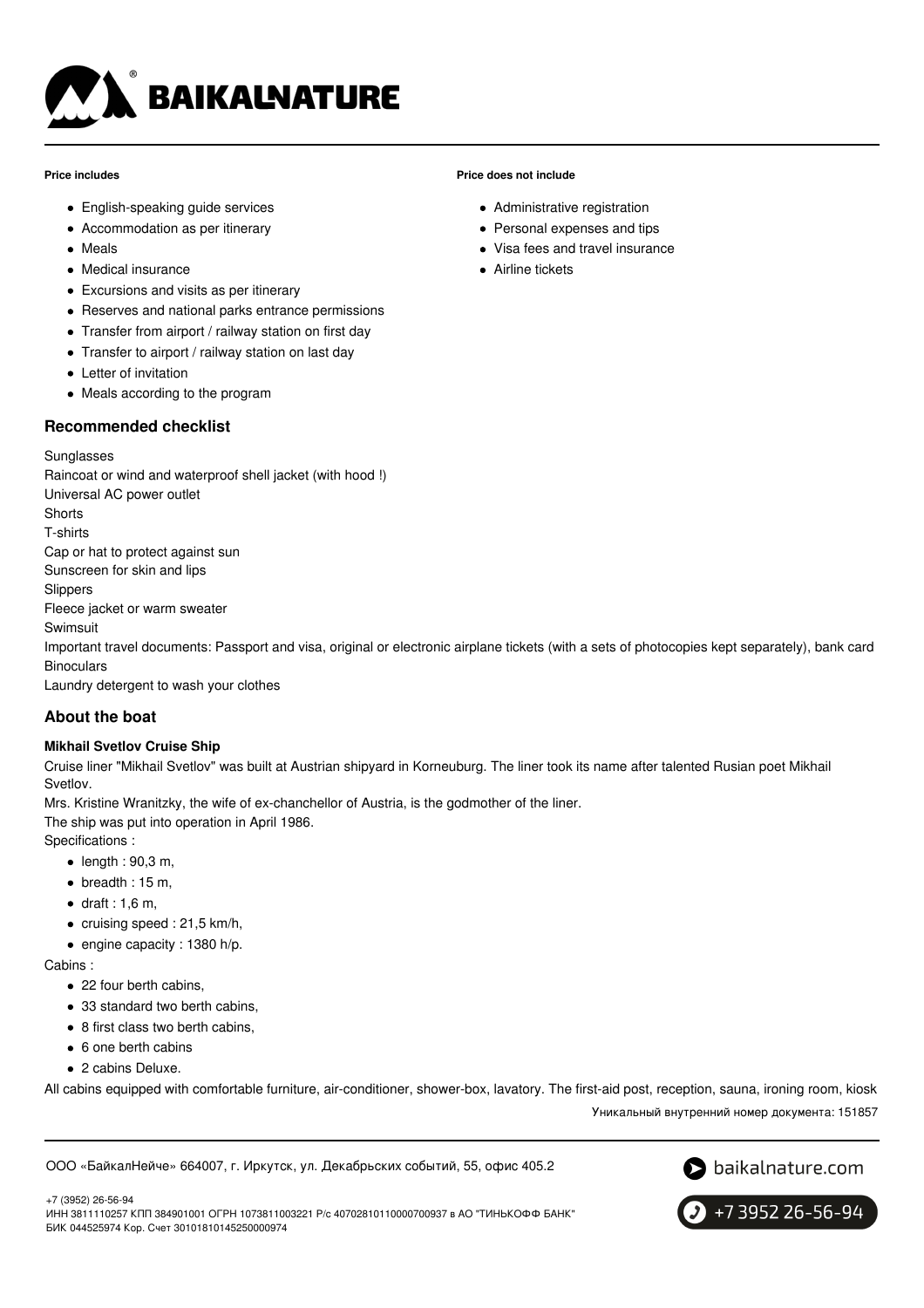and restaurant up to 82 seats with the fountain in the center of the dinner hall are located on the Main deck of the ship. Then visiting our restaurant you will enjoy our chef's art of cooking testing European and Northern nations cuisines. Entertaining programs and disco take place at the Concert hall on the Boat Deck. There is a panoramic salon where you can enjoy reading, admire picturesque surroundings of Lena river banks sitting in the comfortable arm-chair, or playing chess on the heard part of the ship. There is cinema on the Sunny Deck.

#### **Meals**

Three meals a day on shipboard, cuisine, based on fresh products and caught fish. If you are a vegetarian or have any particular preferences, please let us know, so we could adapt the menu.

**BAIKALNATURE** 

#### **Visa**

You need a tourist visa to travel to Russia. It can be issued for a maximum period of 30 days. Your passport has to be valid for at least six months after the expiry date of your visa and to have at least two blank pages.

BaikalNature offers visa support and has created "BaikalNature letter of invitation" package. If you buy a BaikalNature tour, this package is absolutely free; when you buy any other BaikalNature service, you will have to pay for this package. For more information please conact your nearest Russian Embassy or Visa Application Center.

### **Money**

The Russian currency is ruble. In all cities and many large villages of Russia, you can easily withdraw rubles, using a Visa or MasterCard, from ATMs, located in banks, department stores or hotel lobbies, some of them are open 24 hours a day. If you have euros or dollars with you, exchange offices will allow you to change them easily in the cities, seldom in the countryside. However, it can be difficult to exchange traveler's checks, even in cities.

# **Tipping**

All persons who compose the BaikalNature travel team (guides, drivers, cooks, etc.) are paid a decent wage for their services and do not expect any tips from you. So you have no obligation to leave anything. If you really want to express your satisfaction by leaving a gratuity, and if it is in foreign currency, be aware that torn or glued coins and banknotes cannot be exchanged. Anyway, thank you for your tips, left at your discretion in envelopes.

### **Health**

No compulsory vaccination.

You need to get a health examination before a great trip. Consult your doctor. Get a dental checkup. If you have health problems that could worsen during the trip, make sure you have taken all your medications with you. Provide a first aid kit that includes among other items:

- aspirin or paracetamol,
- anti-diarrheal pills,
- antiseptic,
- adhesive plaster,
- sterile pads.

If you have individual diseases, make sure you have taken your medications.

### **Medical Form**

No particular physical condition is required.

# **Emergency Contact**

You can contact BaikalNature by phone: +73952 26 56 94. In addition, your call will be forwarded to your manager, reachable 7/7.

Уникальный внутренний номер документа: 151857

ООО «БайкалНейче» 664007, г. Иркутск, ул. Декабрьских событий, 55, офис 405.2





+7 3952 26-56-94